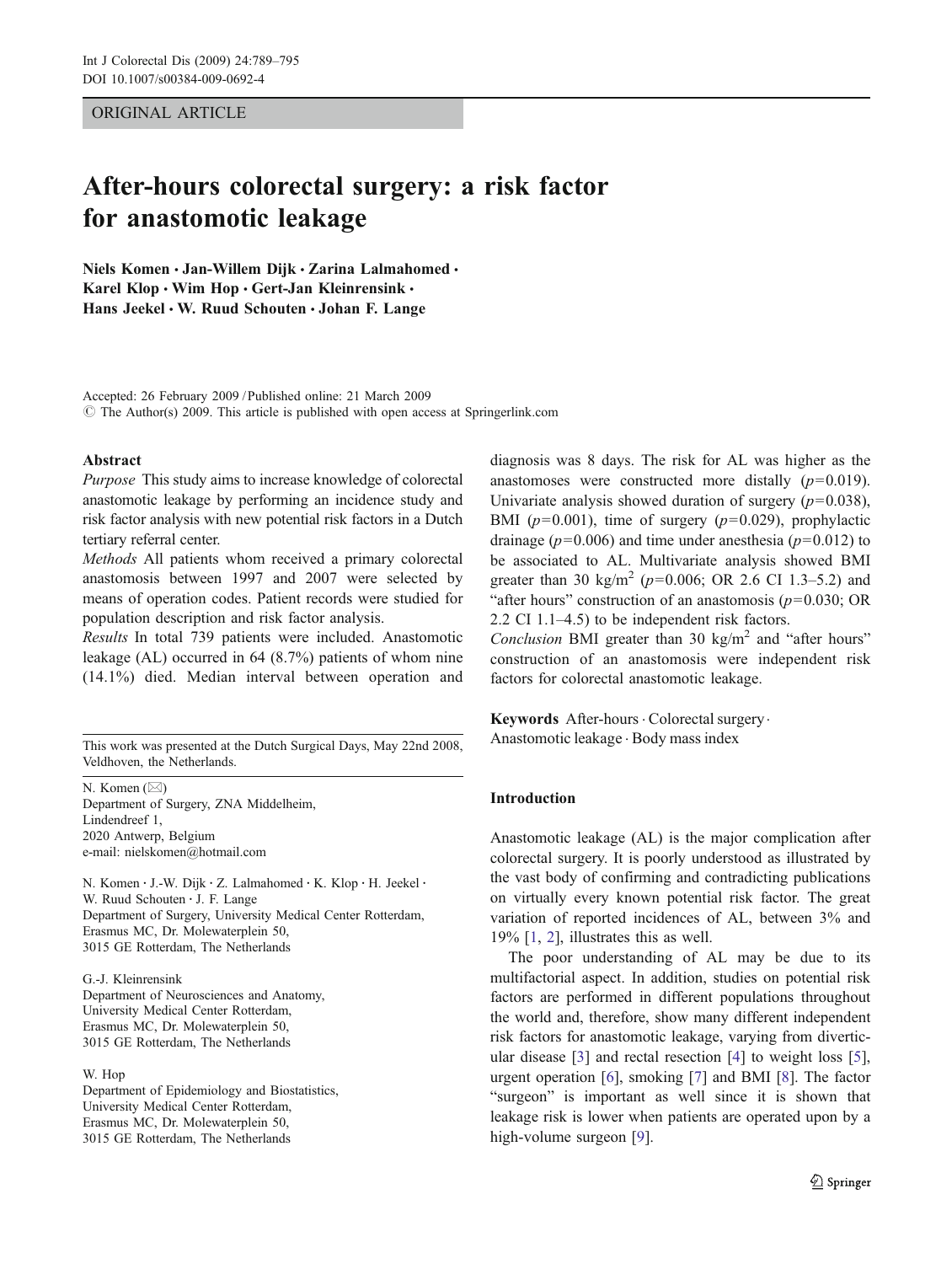The group of potential risk factors for AL that is studied in literature is generally quite similar and contains, in addition to the aforementioned factors, mechanical bowel preparation (MBP) [\[10](#page-5-0)], prophylactic drainage (PD) [[11\]](#page-5-0), ASA-score [[4\]](#page-5-0), prolonged operating time [\[4](#page-5-0)], use of corticosteroids [[12](#page-5-0)], anastomotic configuration [[13\]](#page-5-0), hand-sutured vs. stapled anastomosis [\[14](#page-6-0)], neoadjuvant radiotherapy [\[15](#page-6-0)], laparoscopic vs. open surgery [\[16](#page-6-0)], and gender [\[8](#page-5-0)].

Despite the vast body of evidence on these potential risk factors AL remains poorly understood. Therefore, risk factor analysis should not be limited to these factors.

Since ischemia is considered to be one of the causes of AL, studying vascular disease, i.e., atherosclerosis, could be a new approach as suggested by Foster et al. [\[17](#page-6-0)]. Analysis of known risk factors for atherosclerosis like hypertension [\[18](#page-6-0)], dyslipidemia [\[19](#page-6-0)], smoking [\[20](#page-6-0)], diabetes mellitus [\[21](#page-6-0)] could be an interesting addition to the group of potential risk factors.

More and more publications show the danger of afterhours medical activity. Gray et al. showed after-hours surgery to be related to higher complications rate [\[22](#page-6-0)]. Fechner et al. showed that night time kidney transplantation enhances the risk for complications and graft failure [\[23](#page-6-0)]. In addition, several studies have shown that proficiency and situational awareness of physicians is less at night [\[24](#page-6-0)–[27](#page-6-0)]. On the matter of colorectal surgery, the time of day at which the patient is operated has never been related to AL.

In short, risk factors for AL vary between different populations and, since it is a multifactorial problem, there are probably several unknown risk factors.

This means that more studies on this matter, from different hospitals throughout the world should be performed, published and compared in order to improve understanding of this complication.

This study aims to describe the population of patients with primary colorectal anastomosis treated in a Dutch tertiary referral center and to determine the incidence and risk factors of AL in this population.

#### Materials and methods

All patients who have undergone surgery on the colon or rectum in the period 1997–2007 were selected in the electronic archive by means of operation code of the relevant operations. In this population, patients whom received a primary anastomosis, involving colon and or rectum, were selected. The electronic- and paper patient records were used to score patient-, surgery-, and disease-related factors for risk factor analysis and description of the patient population.

The patient-related factors analyzed in this study were body mass index (BMI), age, gender, diabetes mellitus (DM), smoking, cardiac- and pulmonary comorbidity, history of vascular disease, ASA-score, use of steroids, statins, and anti-hypertensive medication (Table [1\)](#page-2-0).

The surgery-related factors analyzed in this study were prophylactic drainage (PD), time of surgery, type of operation, anastomotic configuration, blood transfusion, surgeon vs. assistant, mechanical bowel preparation (MBP), laparoscopic vs. open operation, duration of surgery, stapled vs. hand-sutured anastomosis, urgent vs. elective operation (Tables [1](#page-2-0) and [2\)](#page-3-0). Operations were considered urgent when it was indicated in anaesthesiologists' records and the patient's file. Examples of included surgical emergencies were mechanical obstruction due to colorectal cancer and perforated diverticulitis.

The disease-related factors analyzed in this study were the type of neoadjuvant therapy, radio- or chemotherapy or a combination, surgical indication (Table [1](#page-2-0)).

In addition, several outcome parameters like wound infection, pneumonia, urinary tract infection, abdominal wound dehiscence, hospital stay and stay on the intensive care unit were analyzed as well

The primary outcome measure was clinically manifest anastomotic leakage, confirmed by imaging or relaparotomy. In case of imaging, leakage was considered to be present when free air or contrast was visible around the anastomosis. In case of relaparotomy, leakage was considered to be present when a dehiscent anastomosis was visualized.

Results are summarized as means and standard deviations or medians and ranges for the continuous variables; the categorical variables are summarized in frequencies. Median and mean values were compared between groups with and without AL by means of the Mann–Whitney test or Chi-square test in univariate analyses. Multivariate analysis was performed with factors that were significant in univariate analysis and consisted of multiple logistic regression with backwards elimination. In the final model, multiple logistic regression with backwards elimination with all factors, significant or nonsignificant in univariate analysis, was performed.

Operation duration was transformed logarithmically in this analysis to reduce the influence of outlying observations. A  $p$  value of 0.05 (two-sided) was considered the limit of significance. Analyses were performed with "SPSS 15.0" statistical software.

## Results

## Patient population

A total of 739 patients received a primary colorectal anastomosis over the selected period. This number included 90 ileocecal resections, 27 transverse colon resections, 250 right hemicolectomies, 30 subtotal colectomies, 64 left hemicolectomies, 155 sigmoid resections, 18 rectosigmoid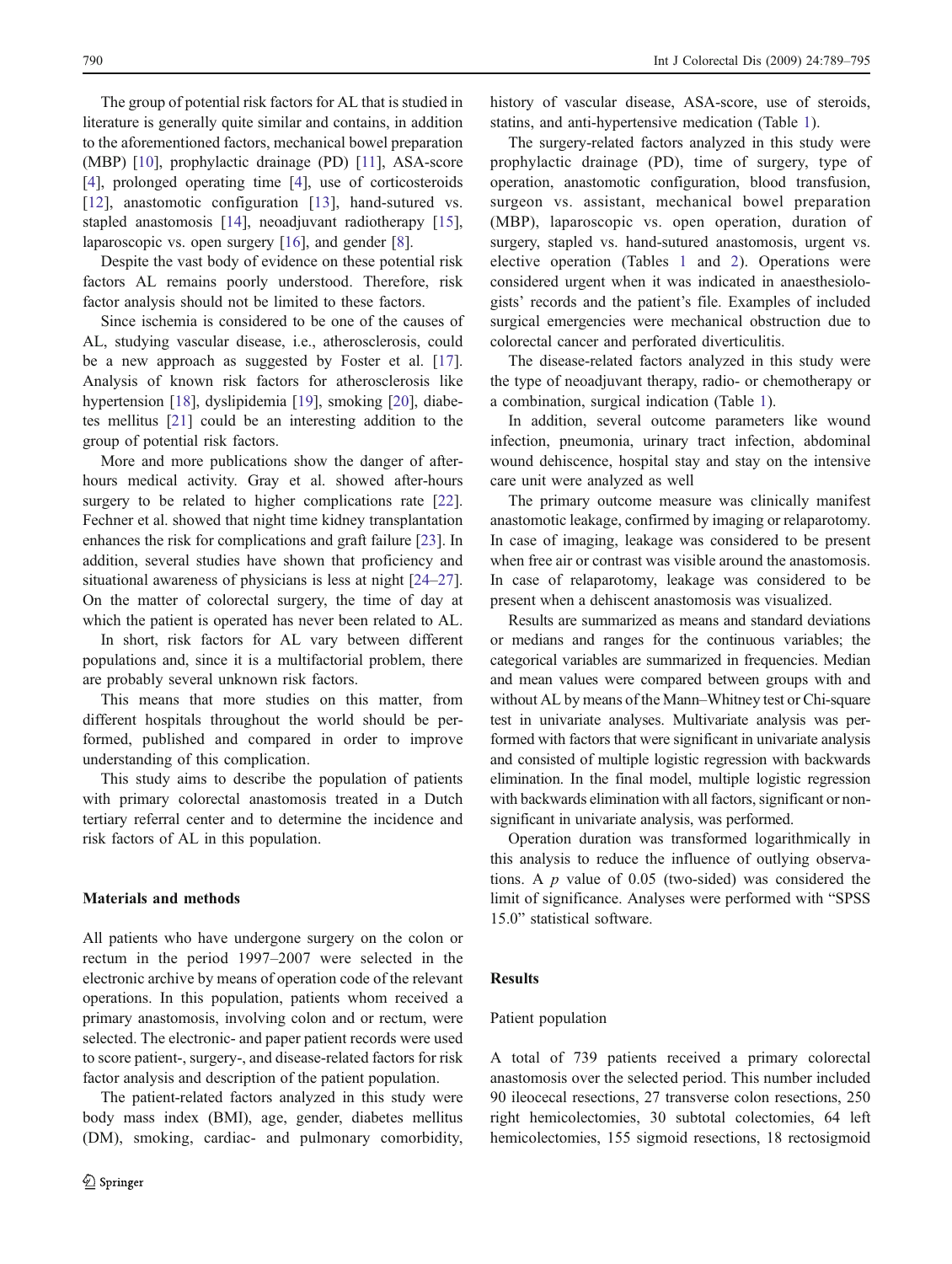#### <span id="page-2-0"></span>Table 1 Description of operated population and univariate analysis

| Factor                                              |                | Anastomotic leakage                                                           | No anastomotic leakage                                                              | $p$ value |  |
|-----------------------------------------------------|----------------|-------------------------------------------------------------------------------|-------------------------------------------------------------------------------------|-----------|--|
| BMI $(kg/m2)a$                                      | <25            | 33 $(9%)$                                                                     | 343 (91%)                                                                           | 0.001     |  |
|                                                     | $25 - 30$      | 13 $(6%)$                                                                     | 217 (94%)                                                                           |           |  |
|                                                     | $>30$          | $15(20\%)$                                                                    | 62 $(81\%)$                                                                         |           |  |
| Age $(years)^{b}$                                   |                | 61 $(22 - 84)$                                                                | $60(18-99)$                                                                         | 0.953     |  |
| Gender (M/F)                                        |                | $32(9\%)/32(9\%)$                                                             | 346 (91%)/ 329 (91%)                                                                | 0.951     |  |
| Smoker <sup>c</sup>                                 |                | Yes: 16 $(9\%)$ No: 44 $(8\%)$                                                | Yes: 163 (91%) No: 485 (92%)                                                        | 0.918     |  |
| Use of steroids <sup>c</sup>                        |                | Yes: 13 (12%) No: 51 (8%)                                                     | Yes: 96 (88%) No: 569 (92%)                                                         | 0.277     |  |
| Use of Anti-hypertensive<br>medication <sup>c</sup> |                | Yes: 7 $(5\%)$ No: 55 $(9\%)$                                                 | Yes: 137 (95%) No: 532 (91%)                                                        | 0.116     |  |
| Use of statines <sup>c</sup>                        |                | Yes: 6 (9%) No: 56 (8%)                                                       | Yes: 63 (91%) No: 608 (92%)                                                         | 1.000     |  |
| ASA-score <sup>c</sup>                              |                | I: 13 (20%) II: 27 (42%) III: 20 (31%)<br>IV: 1 $(2\%)$ V: 0 $(0\%)$          | I: 162 (24%) II: 303 (45%) III: 125 (19%)<br>IV: 20 $(3\%)$ V: 1 $(0,1\%)$          | 0.203     |  |
| History of vascular disease <sup>c</sup>            |                | Yes: 11 (9%) No: 51 (8%)                                                      | Yes: 106 (91%) No: 564 (92%)                                                        | 0.831     |  |
| Cardiac comorbidity <sup>c</sup>                    |                | Yes: 13 (9%) No: 49 (8%)                                                      | Yes: 134 (91%) No: 539 (92%)                                                        | 0.974     |  |
| Pulmonary comorbidity <sup>c</sup>                  |                | Yes: $8(9\%)$ No: $49(8\%)$                                                   | Yes: 85 (91%) No: 563 (92%)                                                         | 1.000     |  |
| Diabetes mellitus <sup>c</sup>                      |                | Yes: 6 $(9\%)$ No: 57 $(9\%)$                                                 | Yes: 60 (91%) No: 606 (91%)                                                         | 1.000     |  |
| Blood transfusion <sup>c</sup>                      |                | Yes: 14 $(13\%)$ No: 48 $(8\%)$                                               | Yes: 91 (87%) No: 550 (92%)                                                         | 0.114     |  |
| Mechanical bowel preparation <sup>d</sup>           |                | Yes: 37 (8%) No: 16 (10%)                                                     | Yes: 436 (92%) No: 142 (90%)                                                        | 0.460     |  |
| Neoadjuvant radiotherapy                            |                | Yes: $1(8\%)$ No: 63 (9%)                                                     | Yes: 11 (92%) No: 664 (91%)                                                         | 1.000     |  |
| Anastomotic configuration <sup>c</sup>              |                | E-E 7 (12%) E-S 2 (2%)                                                        | E-E 52 (88%) E-S 90 (98%)                                                           | 0.075     |  |
|                                                     |                | S-E 21 (11%) S-S 33 (9%)                                                      | S-E 170 (89%) S-S 345 (91)                                                          |           |  |
| Surgical indication                                 |                | Cancer: 37 (9%) IBD: 6 (5%) Diverticular<br>disease: $3(5\%)$ Other: 18 (12%) | Diverticular disease: 53 (95%) IBD: 109 (95%)<br>Cancer: 374 (91%) Other: 139 (89%) | 0.249     |  |
| Approach                                            |                | Laparotomy: 59 $(9\%)$                                                        | Laparotomy: 588 (91%)                                                               | 0.328     |  |
|                                                     |                | Laparoscopy: $5(5%)$                                                          | Laparoscopy: 87 (95%)                                                               |           |  |
| Surgeon vs. assistant                               |                | Surgeon 13 (10%) Assistant 51 (8%)                                            | Surgeon 114 (90%) Assistant 561 (92%)                                               | 0.603     |  |
| Stapled vs. hand-sutured <sup>c</sup>               |                | Stapled 5 (8%) Sutured 57 (9%)                                                | Stapled 57 (92%) Sutured 617 (91%)                                                  | 1.000     |  |
| Urgent vs. Elective                                 |                | Urgent: 19 (12%) Elective: 45 (8%)                                            | Urgent: 137 (88%) Elective: 538 (92%)                                               | 0.110     |  |
| Prophylactic<br>drainage                            | Yes            | 21(15%)                                                                       | 121 (85%)                                                                           | 0.006     |  |
|                                                     | N <sub>0</sub> | 43 (7%)                                                                       | 554 (93%)                                                                           |           |  |
| Time of surgery <sup>e</sup>                        | During-hours   | 49 (8%)                                                                       | 584 (92%)                                                                           | 0.029     |  |
|                                                     | After-hours    | 15 $(14%)$                                                                    | 91(86%)                                                                             |           |  |
| Duration of operation (minutes) <sup>b</sup>        |                | $163(70-365)$                                                                 | 144 $(49 - 497)$                                                                    | 0.038     |  |
| Time under anesthesia (minutes) b                   |                | $226(110-426)$                                                                | 195 $(75 - 630)$                                                                    | 0.012     |  |

Population description and univariate analysis

BMI Body mass index (kg/m<sup>2</sup>), SD standard deviation, ASA American Society of Anesthesiologists

a BMI missing 47 (6,4%)

<sup>b</sup> Expressed in median and range

<sup>c</sup> Data do not add up to 739 due to occasional missing of data

 $d$ MBP unknown in 108 (14,5%) patients

<sup>e</sup> During-hours is defined as the hours in which a new elective procedure was allowed to start (i.e. between 7.45 h and 15.30 h). After-hours is defined as the period in which patients were operated upon by the operating team that is on call (i.e. between 15.30 h and 7.45 h).

<sup>f</sup> The group with nine non-traditional resections ("other" in Table [2](#page-3-0)) was excluded for risk factor analysis

resections and 96 low anterior resections after the total mesenterial excision principle (TME). Nine patients underwent non-traditional resections, consisting of eight anastomosis without resection when intraoperatively, the tumor appeared to have progressed to far and one resection of

transverse and descending colon. These nine patients were excluded for further risk factor analysis. A total of 92 (13%) operations were performed laparoscopically, of which 38 (41%) were converted. The population is described in Table 1.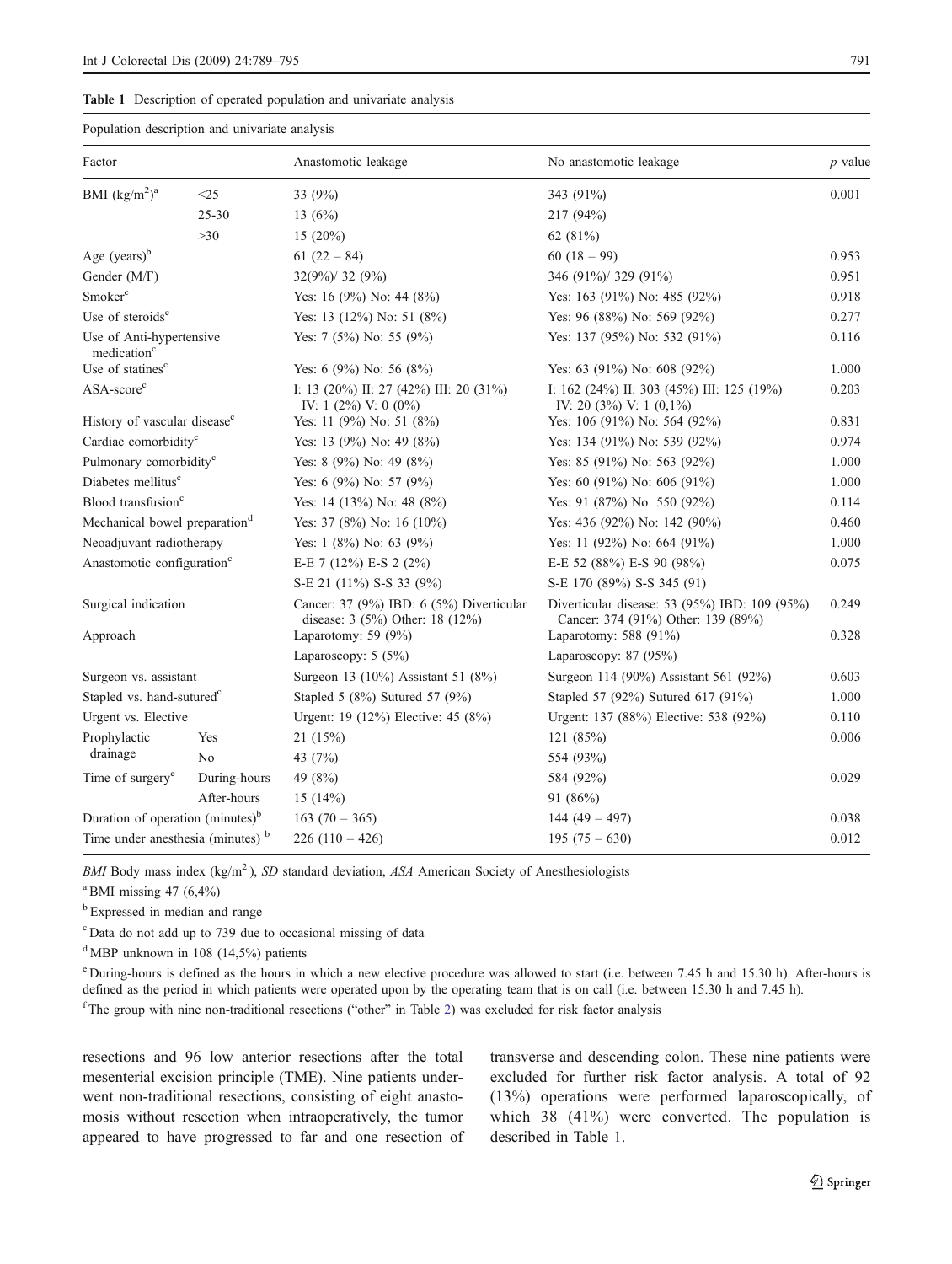<span id="page-3-0"></span>Table 2 The incidence of anastomotic leakage stratified for the performed operations

"Other" contained eight anastomoses without resection when, intraoperatively, the tumor appeared to have progressed to far and one resection of transverse and descending colon

Analysis of the anastomotic leakage rate per operation showed a significant trend  $(p=$ 0.019), regarding the expected increase in leakage rate going from top to bottom in the table (the group "other" was not included in this calculation).

| Performed operations           |                        |                     |       |  |  |  |
|--------------------------------|------------------------|---------------------|-------|--|--|--|
| Procedure                      | No anastomotic leakage | Anastomotic leakage | Total |  |  |  |
| (Neo)-ileocecal resection      | 86 (96%)               | 4 $(4%)$            | 90    |  |  |  |
| Resection transverse colon     | 23 (85%)               | 4(15%)              | 27    |  |  |  |
| (Extended) Hemicolectomy right | 235(94%)               | 15(6%)              | 250   |  |  |  |
| Subtotal colectomy             | 26 (87%)               | 4(13%)              | 30    |  |  |  |
| Hemicolectomy left             | 56 (88%)               | 8(12%)              | 64    |  |  |  |
| Resection sigmoid              | 142 (92%)              | 13 $(8%)$           | 155   |  |  |  |
| Rectosigmoid resection         | 15(83%)                | 3(17%)              | 18    |  |  |  |
| LAR/TME                        | 83 (87%)               | 13(13%)             | 96    |  |  |  |
| Other                          | $9(100\%)$             | $0(0\%)$            | 9     |  |  |  |
| Total                          | 675 (91.3%)            | 64 $(8.7\%)$        | 739   |  |  |  |

Overall, the median duration of anesthesia was 217 min (range 75–630 min) and the median duration of operation was 162 min (range 49–497 min). A total of 633 (86%) patients were operated upon during-hours, which was defined as the hours in which a new elective procedure was allowed to start (i.e., between 7.45 h and 15.30 h). This means that generally, the elective program ended around 17.30 h–18.00 h. A total of 106 patients (14%) were operated upon after-hours, which was defined as the period in which patients were operated upon by the operating team that is on call (i.e., between 15.30 h and 7.45 h).

A total of 156 (21%) patients were operated upon in an emergency setting, 583 (79%) patients were operated upon in elective setting. The median hospital stay after the operation was 13 days (range 1–180 days) and the median stay on ICU was 0 days (range 0–72 days). The overall in hospital mortality rate was 4.7%.

#### Incidence of anastomotic leakage

Anastomotic leakage was diagnosed in 64 (8.7%) patients, of which nine patients (14%) died due to consequences of anastomotic leakage (AL).

As depicted in Table 2, the highest incidence of AL occurred after resection of the rectosigmoid (17%), followed by resection of the transverse colon (15%) and low anterior resection (13%). The median interval between operation and diagnosis of anastomotic leakage was 8 days (range 2–61 days).

#### Risk factor analysis

Analysis of the anastomotic leakage rate per operation showed a significant trend, indicating that higher leakage rates occurred as the anastomosis was constructed further downstream ( $p=0.019$ ; Table 2). Other potential risk factors for anastomotic leakage that reached significance in the

univariate analysis were BMI ( $p=0.001$ ), PD ( $p=0.006$ ), time of surgery  $(p=0.029)$ , duration of operation and anesthesia ( $p=0.038$ ,  $p=0.012$  $p=0.012$  $p=0.012$ ; Table 1).

Multivariate analysis showed body mass index (BMI) and time of surgery, classified in "during-" and "after hours", to be independent risk factors (Table 3). Prophylactic drainage was significantly associated with anastomotic leakage as well (Table 3).

Adjusted for these factors, no relation was found between leakage rate and the level of anastomosis.

#### Patient outcome

Multivariate analysis

Mortality rate amongst the patients with anastomotic leakage (14.1%) was significantly higher than amongst the

Table 3 Significant results of multivariate analysis

| Multivariate analysis |                           |           |              |           |  |  |
|-----------------------|---------------------------|-----------|--------------|-----------|--|--|
| Factor                |                           | <b>OR</b> | 95% CI       | $p$ value |  |  |
| BMI $(kg/m2)$         | $\leq$ 25                 |           |              |           |  |  |
|                       | $25 - 30$                 | 0.6       | $0.3 - 1.14$ | 0.115     |  |  |
|                       | >30                       | 2.6       | $1.3 - 5.2$  | 0.006     |  |  |
| Time of surgery       | During-hours <sup>a</sup> | 1         |              |           |  |  |
|                       | After-hours               | 2.2.      | $1.1 - 4.5$  | 0.030     |  |  |
| Prophylactic drainage | No                        |           |              |           |  |  |
|                       | Yes                       | 2.8       | $1.5 - 5.1$  | 0.001     |  |  |
|                       |                           |           |              |           |  |  |

The group "other" was excluded for the risk factor analysis; therefore, the total number of patients included is 730. Reference categories are indicated by OR=1

OR Odds Ratio, CI Confidence interval

<sup>a</sup> Time of surgery is defined as the hours in which a new elective procedure was allowed to start (i.e. between 7.45 h and 15.30 h). After-hours is defined as the period in which patients were operated upon by the operating team that is on call (i.e., between 15.30 h and 7.45 h).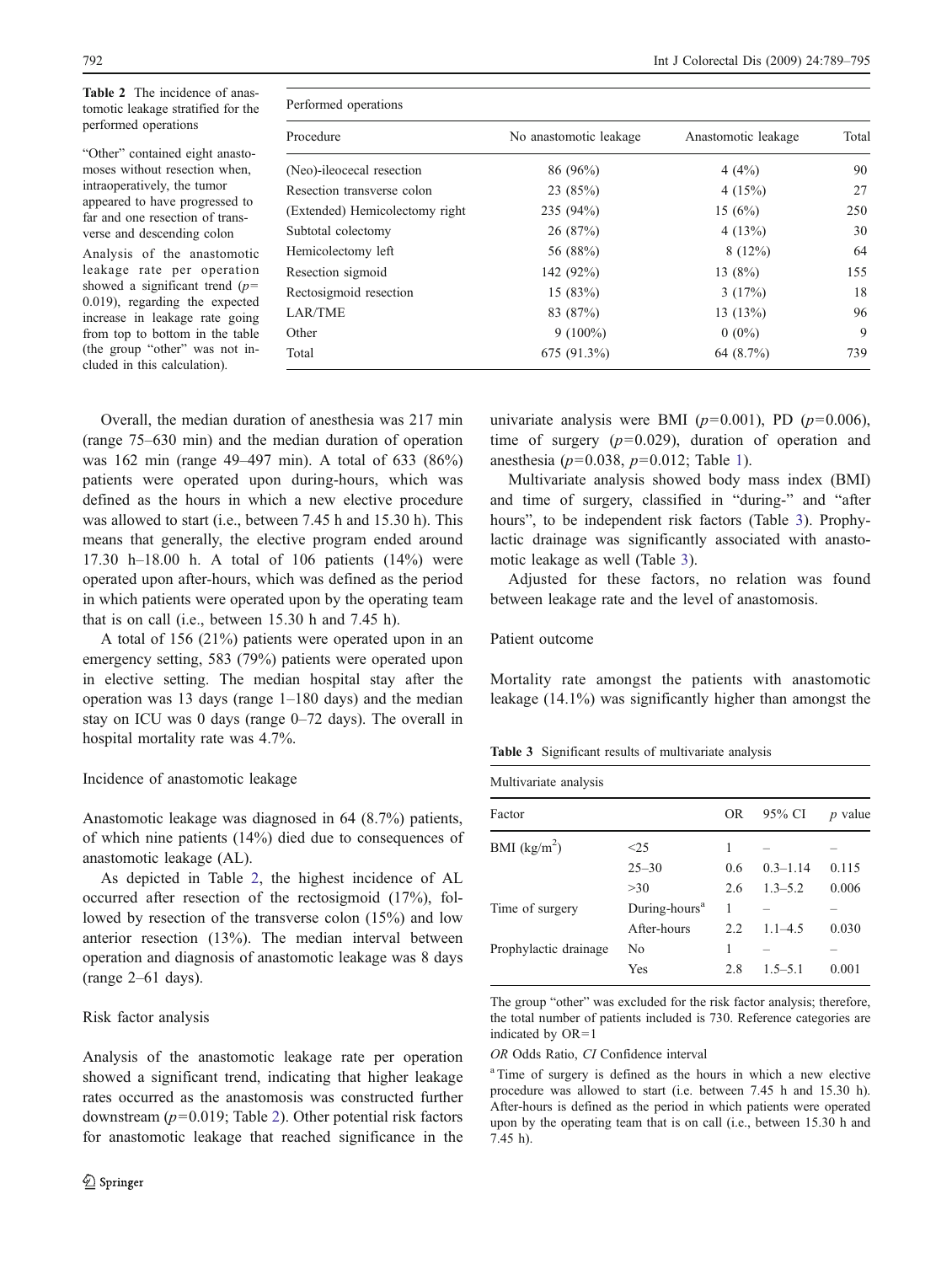patients without AL  $(3.9\%; p=0.001)$ . The incidence of urinary tract infections, pneumonia, ileus, and wound infections did not differ significantly. Abdominal wound dehiscence (AWD), however, occurred more often in the group of patients with AL (8% vs. 5%,  $p=0.046$ ).

The mean hospital stay after operation and the stay at the ICU of patients with AL were 47 days and 7 days, respectively, whereas patients without AL stayed in the hospital 14 days and 1 days at the ICU, respectively  $(p=0.000)$ .

# Discussion

Leakage of a colorectal anastomosis still is a vast problem despite decades of research on this matter. This study was performed in order to improve understanding of this complication and to study new potential risk factors.

#### Incidence of anastomotic leakage

In this study, an overall incidence of 8.7% was found over a period of 10 years. In literature leakage rates between 3% and 6% are reported for colonic anastomosis [\[28](#page-6-0), [29\]](#page-6-0), while leakage rates between 16% and 19% for low colorectal anastomosis are reported [[2,](#page-5-0) [30](#page-6-0)]. Therefore this finding can be considered "average" considering anastomoses in the colon as well as in the rectum were included. The trend that was found in our study, i.e., higher leakage rates with lower anastomosis, is well-known too [\[31](#page-6-0)].

The leakage rate after resection of the transverse colon (four of 27) is remarkably high, which is not confirmed in literature [\[6](#page-5-0)]. Possibly the involvement of the watershed area at the splenic flexure and Griffiths' critical point (insufficient marginal artery at splenic flexure) contribute to this high leakage rate [\[32](#page-6-0)]. However, since this group is relatively small and the 95% confidence intervals for the leakage rate is wide (4–34%), this finding should be considered only as an indication for further research.

#### Risk factor analysis

The multivariate risk factor analysis showed BMI, time of operation and prophylactic drainage to be major factors, independently associated with anastomotic leakage.

A BMI higher than 30, which is considered obese according to the Centers of Disease Control and Prevention (CDC) [[33\]](#page-6-0), increased the risk for developing leakage almost three-fold. As to the explanation of this correlation, it remains unclear whether obesity indicates a defect of tissue structure and healing, whether the increased intraabdominal pressure plays a role or whether construction of an anastomosis simply is technically more demanding because of thick mesenteries and epiploic appendices. A

possible solution might be to lower the threshold for construction of a diverting stoma in this population [\[31](#page-6-0)]. However, since construction of a stoma is difficult in patients with high BMI, sensibilization and a higher alert for anastomotic leakage in these patients on the ward is a more logical consequence of this finding.

Patients operated upon after-hours had more than a twofold increased risk of anastomotic leakage. This finding was independent of the urgency of the operation, which may be explained by the fact that urgent operations were also performed during-hours and elective operations were performed after-hours (Table 4). The latter occurs regularly due to incoming trauma- or transplantation patients that require immediate operation (Table 4).

Possible explanations could be found in the fact that significantly more anastomoses were constructed by residents after-hours (95%) than during-hours (81%;  $p < 0.001$ ) and that after-hours, obviously, significantly more urgent operations were performed (86%) than during-hours (10%;  $p<0.001$ ). However, these factors were no independent risk factors in multivariate analysis.

Since many potential confounders have been accounted for and are not significant (Table [1\)](#page-2-0), it is reasonable to assume a decreased technical performance of the operating team has contributed to a higher leakage rate at night. This assumption is supported by several studies that have shown medical errors to occur more often at night [\[24](#page-6-0), [34](#page-6-0)]. In addition, physicians appear to be less proficient at night, which leads to more errors at night than during daytime [\[25](#page-6-0)–[27\]](#page-6-0).

Decreased non-technical skills of the operating team at night, like teamwork- and management skills and situational awareness, could have contributed to higher leakage rates as well. Situational awareness (SA), defined as the ability of the surgeon to observe, understand and predict events in the operating room (OR), appears to be closely related to technical error rates [\[35\]](#page-6-0). In addition, the situational awareness, teamwork- and management skills of the anesthetists and nurses may have an important impact on the outcome of surgical patients as well [[27\]](#page-6-0). Based upon these results, it should be considered to construct a diverting stoma when after-hours construction of a colorectal anastomosis is required.

Table 4 Distribution of urgent and elective operations

| Urgent vs. Elective         |                         |                         |  |  |  |
|-----------------------------|-------------------------|-------------------------|--|--|--|
| Time of surgery             | Urgent                  | Elective                |  |  |  |
| During hours<br>After-hours | 64 $(10\%)$<br>92 (87%) | 569 (90%)<br>14 $(13%)$ |  |  |  |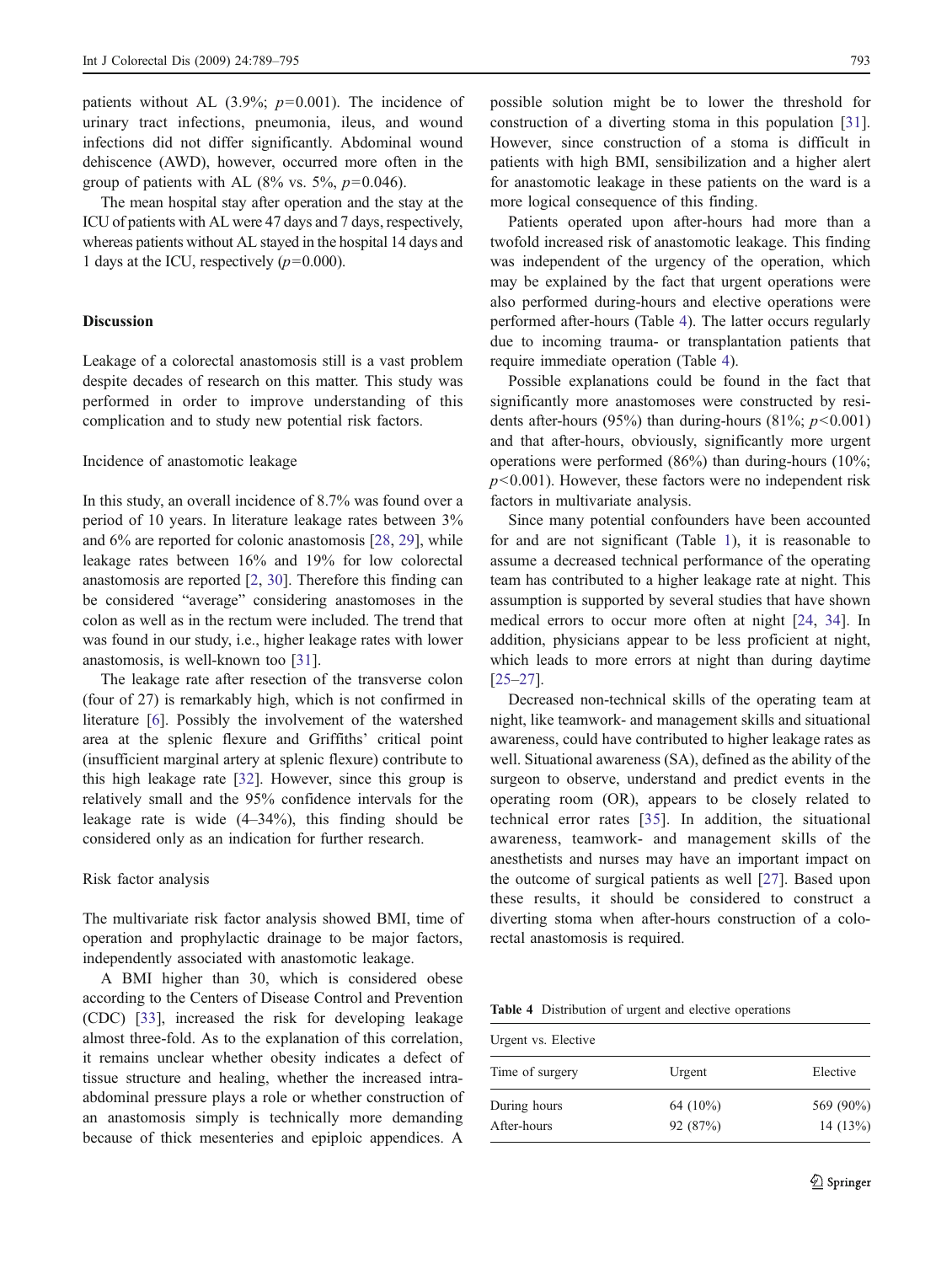<span id="page-5-0"></span>Most studies addressing the problem of anastomotic leakage focus on the urgency of the operation. However, few studies report on the time of surgery in relationship to leakage rate. Higher leakage rates at night may be caused by a decreased technical and/or non-technical performance of the entire operating team. Given the current focus of society on medical errors and its prevention, more research should be done on this aspect of colorectal surgery.

Prophylactic drainage (PD) appeared to be associated with anastomotic leakage, suggesting that it is a risk factor. However, statistical analysis shows that significantly more drains are placed after LAR (54% of all drains;  $p=0,001$ ) and that the duration of surgery on average is 70 min longer in the group that received a drain (219 min) than in the group without (148 min;  $p=0,001$ ). The latter is most likely caused by difficulty of operation and adverse events occurring during operation. This shows that the significant association between drainage and anastomotic leakage reflects the prophylactic drain-policy in our hospital. Additionally, since no significant differences in leakage rates between groups with and without drainage were reported in literature [11], PD cannot be considered as a risk factor for anastomotic leakage.

#### Patient outcome

Mortality rate due to leakage was 14.1%, which is comparable to mortality rates reported in literature [4, [29\]](#page-6-0).

The aforementioned 33-day increase in mean hospital stay in case of anastomotic leakage was to be expected and is indicative for the enormous increase in costs that is accompanied by this complication.

Concerning the postoperative complications, abdominal wound dehiscence (AWD) occurred significantly more often in patients with anastomotic leakage. In literature, several factors associated with abdominal wound dehiscence, being advanced age, obesity, diabetes mellitus, and steroid use [[36\]](#page-6-0), are reported. In this population BMI ( $p=$ 0.06), presence of diabetes mellitus ( $p=0.99$ ) and use of steroids  $(p=0.07)$  were not associated with AWD. The average age of surgery in the group without AWD was 57 years and in the group with AWD 67 years  $(p=0.010)$ . However, since age is not a factor associated with anastomotic leakage this finding cannot explain the correlation between AWD and leakage. Another possible explanation may be found in connective tissue disorders. To date, a substantial body of evidence exists correlating aortic aneurysms to incisional hernia, both caused by connective tissue disorders [[37](#page-6-0)]. In addition, Stumpf et al. have shown colorectal anastomotic leakage is associated with disturbances of the extracellular matrix [[38\]](#page-6-0). These findings suggest that a patient population exists that has a higher risk for developing aortic aneurysms, hernia and anastomotic leakage. In addition, this concept may contribute to the previously mentioned misunderstanding and lack of consensus on the matter of anastomotic leakage.

#### Conclusion

Anastomotic leakage after colorectal surgery remains a major complication. In our hospital, overall leakage rate is 8.7% and mortality rate is 14.1% in patients with anastomotic leakage. BMI greater than 30 kg/m<sup>2</sup> and "after hours" construction of the anastomosis were independent risk factors for anastomotic leakage.

Open Access This article is distributed under the terms of the Creative Commons Attribution Noncommercial License which permits any noncommercial use, distribution, and reproduction in any medium, provided the original author(s) and source are credited.

#### References

- 1. Hyman N et al (2007) Anastomotic leaks after intestinal anastomosis: it's later than you think. Ann Surg 245(2):254–258
- 2. Matthiessen P et al (2007) Defunctioning stoma reduces symptomatic anastomotic leakage after low anterior resection of the rectum for cancer: a randomized multicenter trial. Ann Surg 246 (2):207–214
- 3. Platell C et al (2007) The incidence of anastomotic leaks in patients undergoing colorectal surgery. Colorectal Dis 9(1):71–79
- 4. Buchs NC et al (2008) Incidence, consequences, and risk factors for anastomotic dehiscence after colorectal surgery: a prospective monocentric study. Int J Colorectal Dis 23(3):265–270
- 5. Veyrie N et al (2007) Anastomotic leakage after elective right versus left colectomy for cancer: prevalence and independent risk factors. J Am Coll Surg 205(6):785–793
- 6. Choi HK, Law WL, Ho JW (2006) Leakage after resection and intraperitoneal anastomosis for colorectal malignancy: analysis of risk factors. Dis Colon Rectum 49(11):1719–1725
- 7. Sorensen LT et al (1999) Smoking and alcohol abuse are major risk factors for anastomotic leakage in colorectal surgery. Br J Surg 86(7):927–931
- 8. Kirchhoff P, Dincler S, Buchmann P (2008) A multivariate analysis of potential risk factors for intra- and postoperative complications in 1,316 elective laparoscopic colorectal procedures. Ann Surg 248(2):259–265
- 9. Borowski DW et al (2007) Impact of surgeon volume and specialization on short-term outcomes in colorectal cancer surgery. Br J Surg 94(7):880–889
- 10. Contant CM et al (2007) Mechanical bowel preparation for elective colorectal surgery: a multicentre randomised trial. Lancet 370(9605):2112–2117
- 11. Jesus EC et al. Prophylactic anastomotic drainage for colorectal surgery. Cochrane Database Syst Rev 2004(4):CD002100
- 12. Tresallet C et al (2008) Effect of systemic corticosteroids on elective left-sided colorectal resection with colorectal anastomosis. Am J Surg 195(4):447–451
- 13. Simillis C et al (2007) A meta-analysis comparing conventional endto-end anastomosis vs. other anastomotic configurations after resection in Crohn's disease. Dis Colon Rectum 50(10):1674–1687